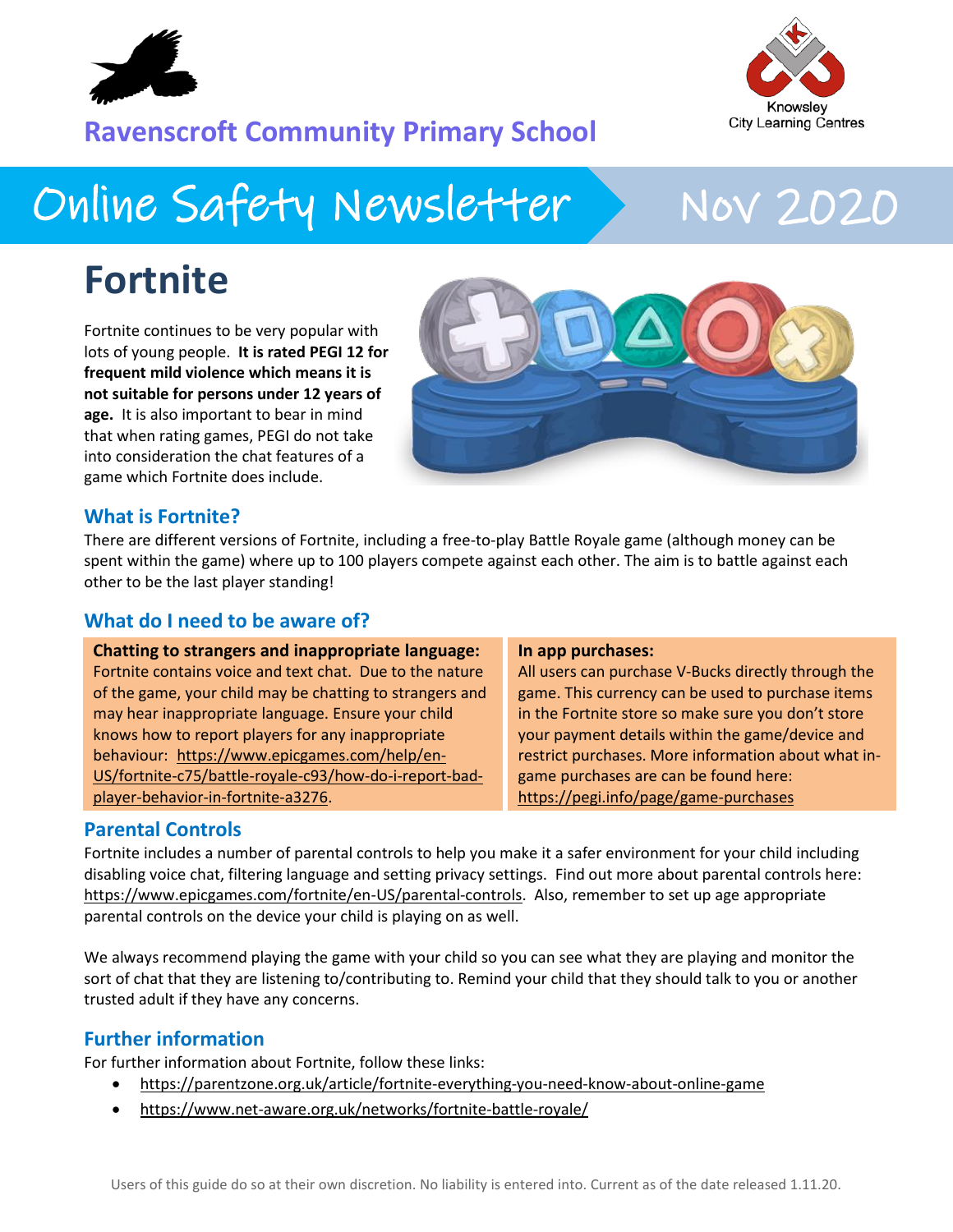## Age Ratings Do you check?

### **Video games**

Video games are rated using the PEGI system, PEGI rates games across 5 different age groups, these are 3, 7, 12, 16 and 18. So if a game is rated as 16, it means that the game is **not suitable** for those under the age of 16. **The PEGI rating considers the age suitability of a game, not the level of** difficulty. (Source: [https://pegi.info/\)](https://pegi.info/) In addition, PEGI rate the game based on the features of the game and provide icons to easily identify what type of content is within the game, for example drugs, bad language or gambling. A full description of each 'content descriptor' is available here: [https://pegi.info/what-do-the-labels-mean.](https://pegi.info/what-do-the-labels-mean)



### **Apps/Social Media**

Apps and Social media platforms are all age rated

so you can check whether your child should be using them. Age ratings are clearly labeled within the App store and Play store but it is important to be aware that it can be the developer that sets the age rating so remember to review the app yourself.

### **What can I do?**

Age ratings are there to protect your child and ensure that your child is only playing games suitable to their age and reduce any potential risks. Talk to your child about why games and apps have an age rating and set clear ground rules. In addition:

- Use parental controls to help protect your child.
- Use<https://www.commonsensemedia.org/app-reviews> to see their reviews on lots of different apps.
- You can download the PEGI app so you can quickly search for games to find out what age they are suitable for. https://pegi.info/app
- Use<https://www.taminggaming.com/home> to find suitable games for your child to play.

### **Further guidance**

 [https://www.net-aware.org.uk/news/age-content-ratings-apps](https://www.net-aware.org.uk/news/age-content-ratings-apps-games/)[games/](https://www.net-aware.org.uk/news/age-content-ratings-apps-games/) 

 [https://www.thinkuknow.co.uk/parents/articles/gaming-whats](https://www.thinkuknow.co.uk/parents/articles/gaming-whats-appropriate-for-your-child/)[appropriate-for-your-child/](https://www.thinkuknow.co.uk/parents/articles/gaming-whats-appropriate-for-your-child/) 

### **How to protect your child's personal information**

CEOP and Parent Zone have produced this article about personal information and how you can help your child protect their personal information and recognise the risks.

[https://parentinfo.org/article/your-child](https://parentinfo.org/article/your-child-s-personal-information-and-how-to-protect-it-online-primary)[s-personal-information-and-how-to](https://parentinfo.org/article/your-child-s-personal-information-and-how-to-protect-it-online-primary)[protect-it-online-primary](https://parentinfo.org/article/your-child-s-personal-information-and-how-to-protect-it-online-primary) 

### **TikTok**

Childnet have produced an updated guide to using TikTok and the parental controls available.

[https://www.childnet.com/blog/tiktok](https://www.childnet.com/blog/tiktok-an-updated-guide-for-parents-and-carers)[an-updated-guide-for-parents-and-carers](https://www.childnet.com/blog/tiktok-an-updated-guide-for-parents-and-carers) 

### **Supporting children and young people with SEND online**

Internet Matters have produced this document which outlines some advice for parents and carers to help children and young people with special educational needs and disabilities (SEND) stay safe online.

[https://www.internetmatters.org/wp](https://www.internetmatters.org/wp-content/uploads/2020/10/Internet-Matters-Guide-supporting-children-with-send-safer-gaming-online.pdf)[content/uploads/2020/10/Internet-](https://www.internetmatters.org/wp-content/uploads/2020/10/Internet-Matters-Guide-supporting-children-with-send-safer-gaming-online.pdf)[Matters-Guide-supporting-children-with](https://www.internetmatters.org/wp-content/uploads/2020/10/Internet-Matters-Guide-supporting-children-with-send-safer-gaming-online.pdf)[send-safer-gaming-online.pdf](https://www.internetmatters.org/wp-content/uploads/2020/10/Internet-Matters-Guide-supporting-children-with-send-safer-gaming-online.pdf)

Further advice can also be found here:

[https://www.internetmatters.org/inclusi](https://www.internetmatters.org/inclusive-digital-safety/advice-for-parents-and-carers/supporting-children-with-send/connecting-and-sharing-online/) [ve-digital-safety/advice-for-parents-and](https://www.internetmatters.org/inclusive-digital-safety/advice-for-parents-and-carers/supporting-children-with-send/connecting-and-sharing-online/)[carers/supporting-children-with](https://www.internetmatters.org/inclusive-digital-safety/advice-for-parents-and-carers/supporting-children-with-send/connecting-and-sharing-online/)[send/connecting-and-sharing-online/](https://www.internetmatters.org/inclusive-digital-safety/advice-for-parents-and-carers/supporting-children-with-send/connecting-and-sharing-online/)